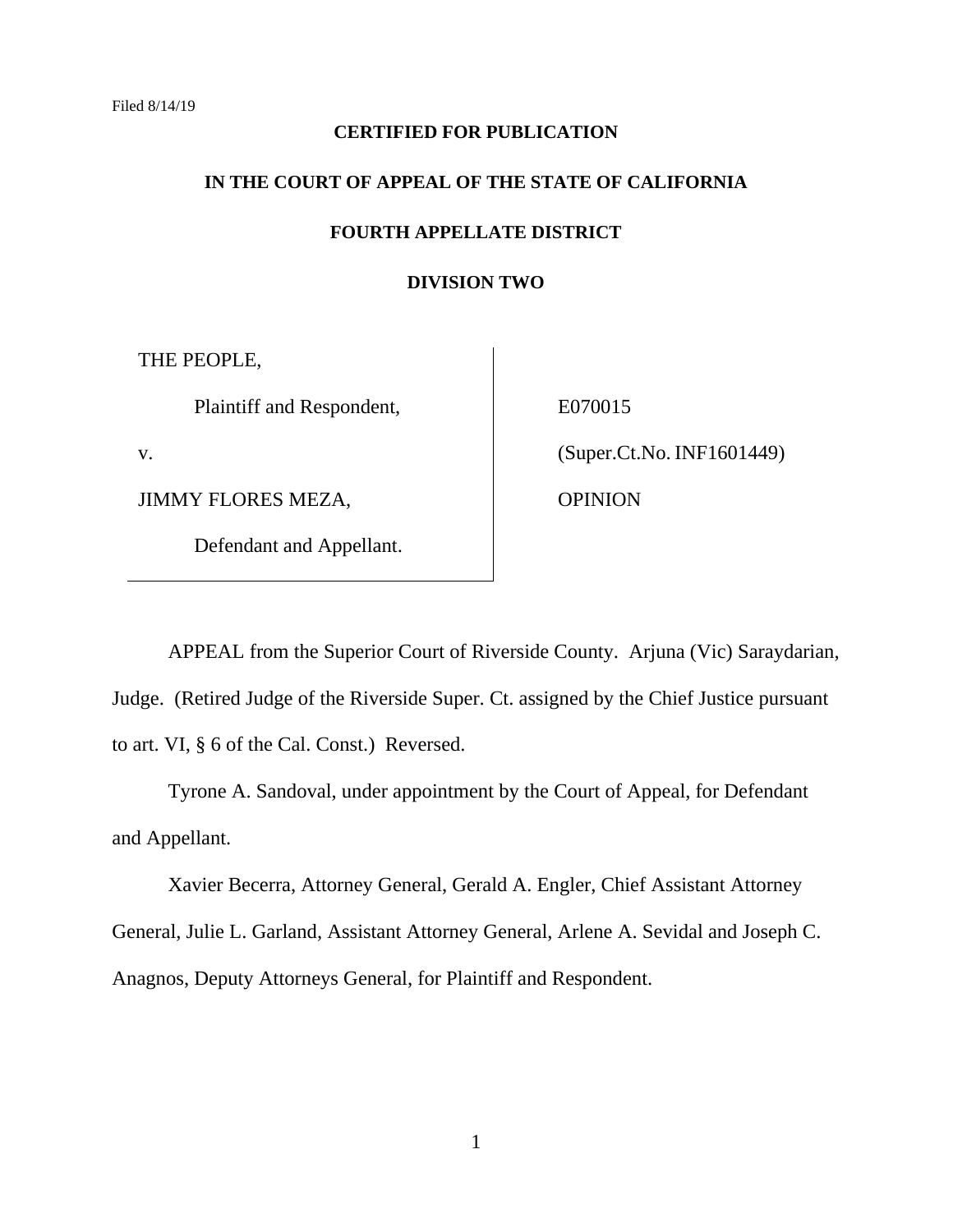Jimmy Flores Meza appeals his conviction for misdemeanor child endangerment. (Pen. Code, § 273a, subd. (b), unlabeled statutory citations refer to this code.)

The Riverside County District Attorney charged Meza with felony child endangerment about two years after he assaulted his 17-year-old daughter on the street. (§ 273a, subd. (a).) At the People's request and without objection from Meza, the trial court directed the jury that it could find him guilty of felony child endangerment or the lesser included offense of misdemeanor child endangerment. A jury found him not guilty of the felony, but guilty of the misdemeanor.

On appeal, Meza argues for reversal because the one-year statute of limitations had run on the misdemeanor offense. The People argue he forfeited this ground for attacking his conviction because his attorney generally assented to the People's requested jury instructions. We conclude general consent to a prosecutor's packet of instructions does not forfeit the statute of limitations objection. Because it is uncontested that Meza's misdemeanor conviction was time-barred, we reverse the judgment.**<sup>1</sup>**

#### **I**

#### **FACTS**

On September 20, 2014, Meza and his 17-year-old daughter got into an argument in their car. His daughter got out of the car and ran, but Meza chased and caught her. He grabbed her by the hair, she fell to the ground, and Meza then hit her head on the

l

**<sup>1</sup>** Meza also argues the suspended sentence of 360 days in county jail exceeded the statutory maximum for misdemeanor child endangerment, which the People concede. Though we agree (§§ 19, 273a, subd. (b) [six month maximum sentence]; *People v. Scott*  (1994) 9 Cal.4th 331, 354), our reversal of the conviction moots the issue.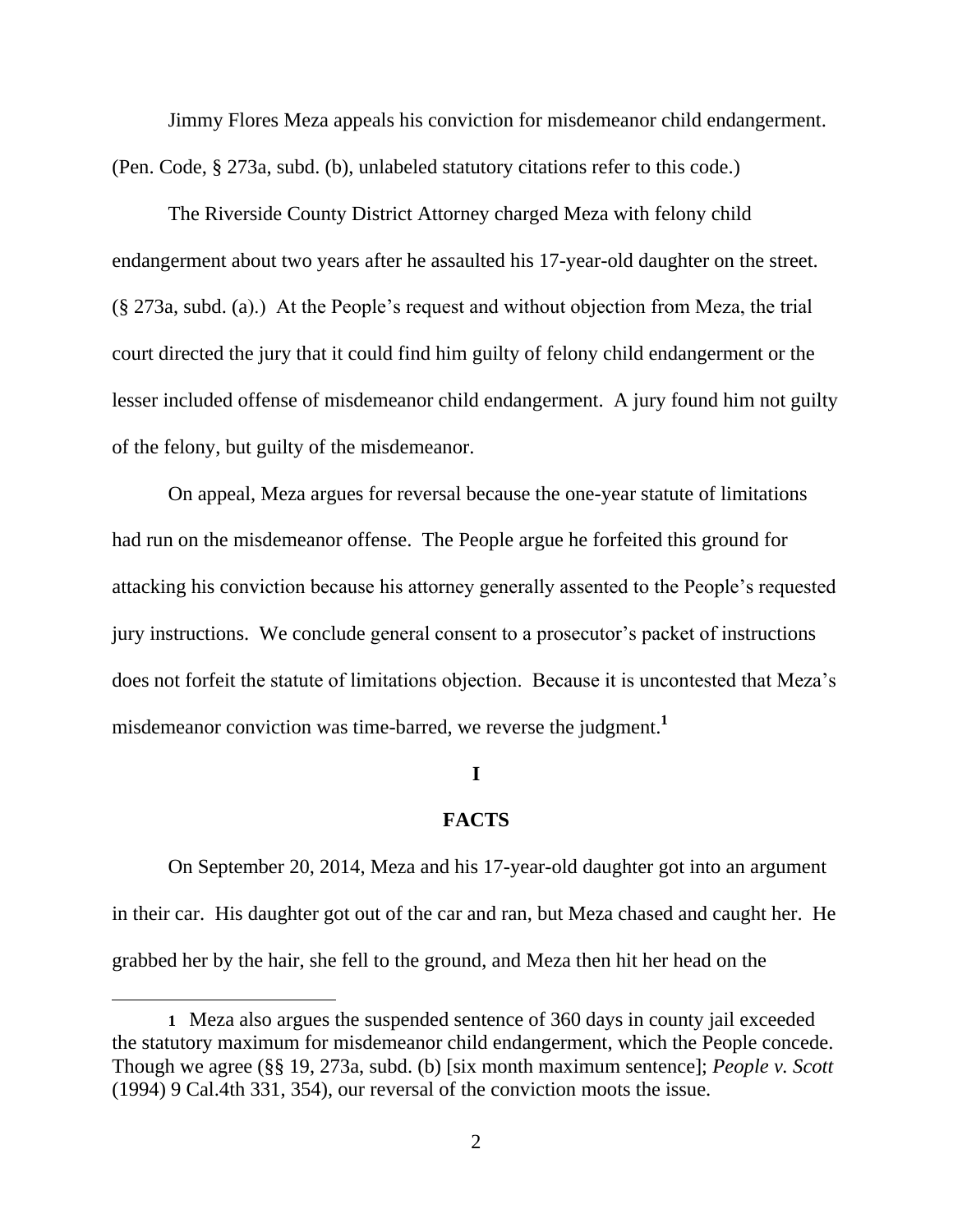sidewalk about three times and also kicked her. She ended up with a golf ball-sized lump on the back of her head, a bruise above her eye, scratches on her neck, and abrasions on her arms.

Two years later, on September 28, 2016, the district attorney filed a felony complaint charging Meza with felony child endangerment. (§ 273a, subd. (a).) On April 21, 2017, they filed an information with the same charge.

On February 7, 2018, the prosecutor submitted a list of requested jury instructions. The list included a request for an instruction on the lesser included misdemeanor offense. However, the prosecutor did not request an instruction on the statute of limitations. The only thing we know about Meza's consideration of the instructions is the court asked both sides, "Do you both accept the instructions to be given in this case?" Like the prosecutor, Meza's counsel responded, "Yes, your honor." The trial court instructed the jury on the lesser included misdemeanor offense, but gave no statute of limitations instruction. When the court instructed the jury on the lesser included misdemeanor offense, Meza's counsel didn't object.

The next day, the jury found Meza not guilty of felony child endangerment, but guilty of the lesser included misdemeanor offense. Meza filed a timely notice of appeal.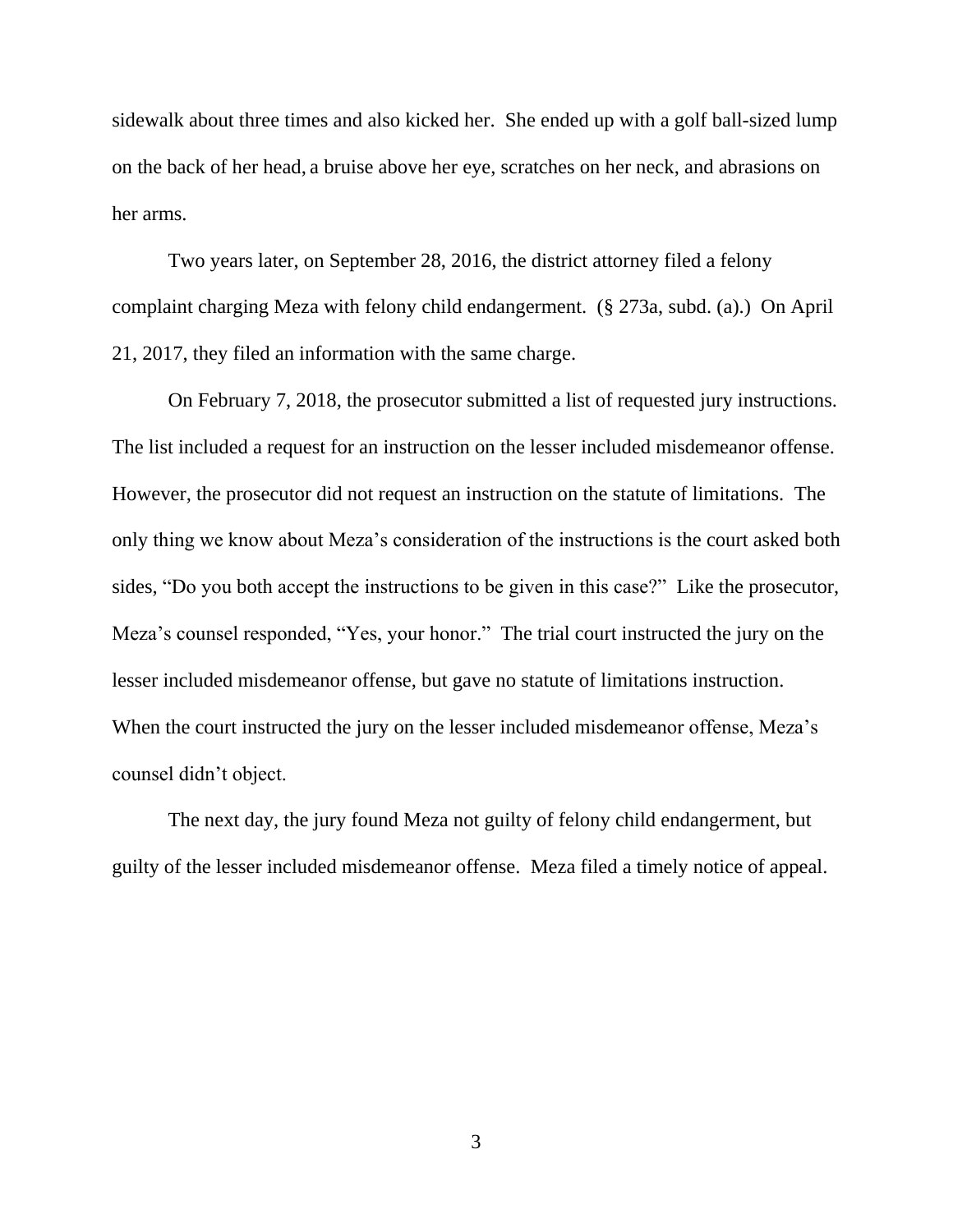#### **ANALYSIS**

Meza argues his conviction cannot stand because the statute of limitations had run. The People don't contest that fact, but argue he forfeited that basis for appeal by agreeing to the lesser included jury instruction. Meza responds he didn't forfeit the position because the People, not he, requested the instruction, and his attorney's general acceptance of the whole packet of instructions they requested doesn't show his agreement to the lesser included instruction.

The statute of limitations for a felony offense is three years plus any tolling. (§§ 801, 803, subd. (c).) The statute of limitations for a misdemeanor is generally one year and tolling does not apply. (§§ 802, subd. (a), 803, subd. (c).) This shorter statute of limitations applies even when the misdemeanor is a lesser included offense of an offense that was charged as a felony. (§ 805, subd. (b) ["The limitation of time applicable to an offense that is necessarily included within a greater offense is the limitation of time applicable to the lesser included offense, regardless of the limitation of time applicable to the greater offense"].) The statute of limitations completely bars prosecution.

Our Supreme Court has recognized—in a child endangerment case—that "the statute of limitations . . . may be raised as a time bar at any time. [Citation.] If the offense is an alternative felony/misdemeanor (a 'wobbler') initially charged as a felony, the three-year statute of limitations for felonies (see § 801) applies, without regard to the

4

**II**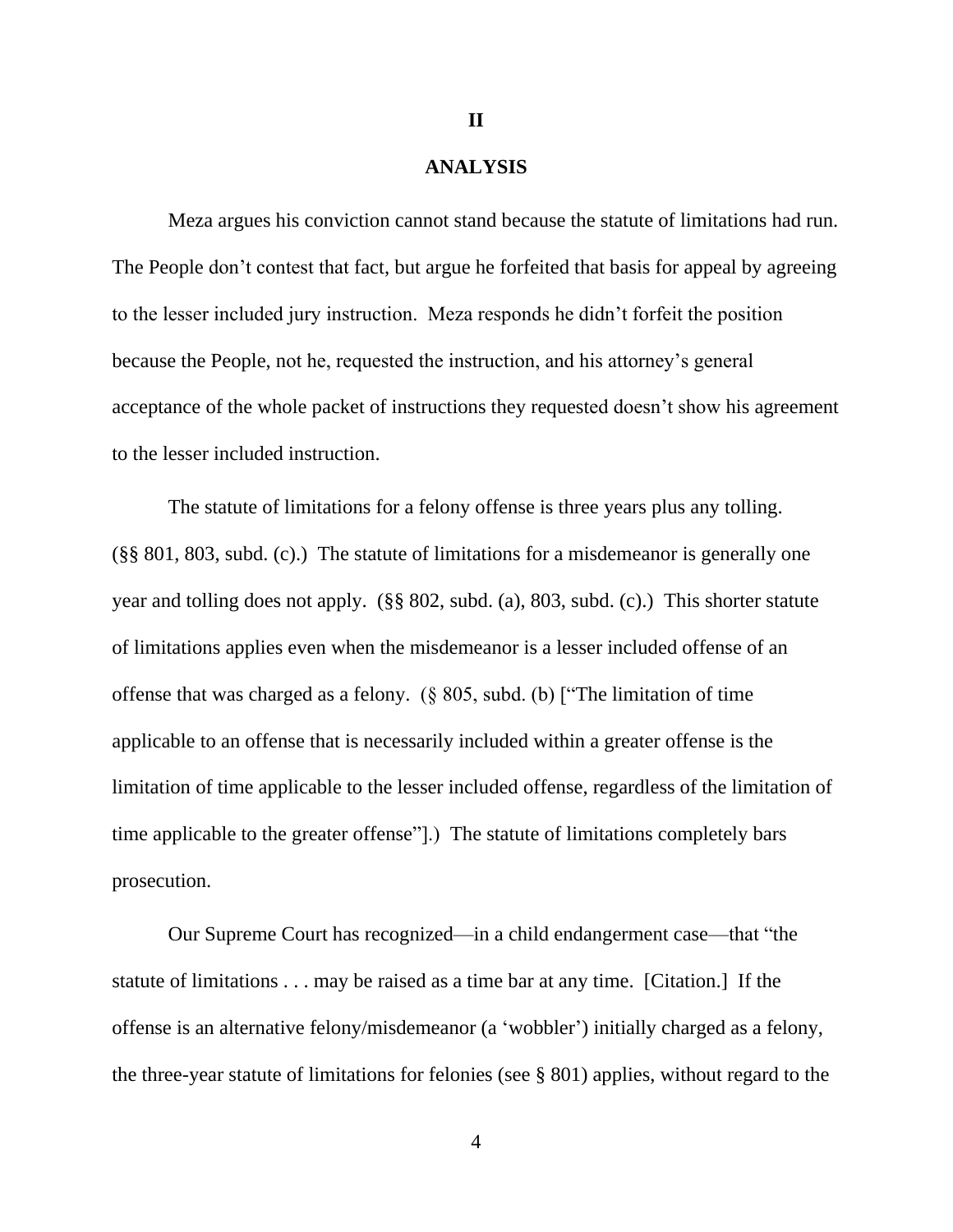ultimate reduction to a misdemeanor after the filing of the complaint. [Citation.] If, however, the initial charge is a felony but the defendant is convicted of a necessarily included misdemeanor, the one-year limitation period for misdemeanor applies." (*People v. Mincey* (1992) 2 Cal.4th 408, 453.) Under circumstances very like the facts in this case, the Court held where "the reductions of [child endangerment] counts were based on the offenses as necessarily included misdemeanors and not as the statutory alternatives . . . the convictions . . . are barred by the one-year statute of limitations for misdemeanors." (*Ibid.*)

However, it is possible to intentionally relinquish the protection of the statute of limitations. In *Cowan v. Superior Court* (1996) 14 Cal.4th 367 (*Cowan*), the Supreme Court abrogated long-settled precedent holding the statute of limitations implicated the courts' subject matter jurisdiction. *Cowan* decided defendants may plead guilty to timebarred lesser offenses as part of negotiated dispositions, provided they do so for their own benefit and with an express informed waiver of the right to assert the statute. (*Id*. at p. 374.) *Cowan* distinguished between an express waiver and forfeiture by failure to assert the right and declined to hold "the statute of limitations in criminal cases is an affirmative defense, which is forfeited if a defendant fails to raise it before or at trial." (*Id.* at pp. 372, 374.)

The Supreme Court took up the forfeiture question three years later in *People v. Williams* (1999) 21 Cal.4th 335 (*Williams*). There, the prosecution had filed an information on April 7, 1995 charging defendant with committing perjury on or about February 10, 1992. (*Id.* at p. 338.) Since the applicable statute of limitations was three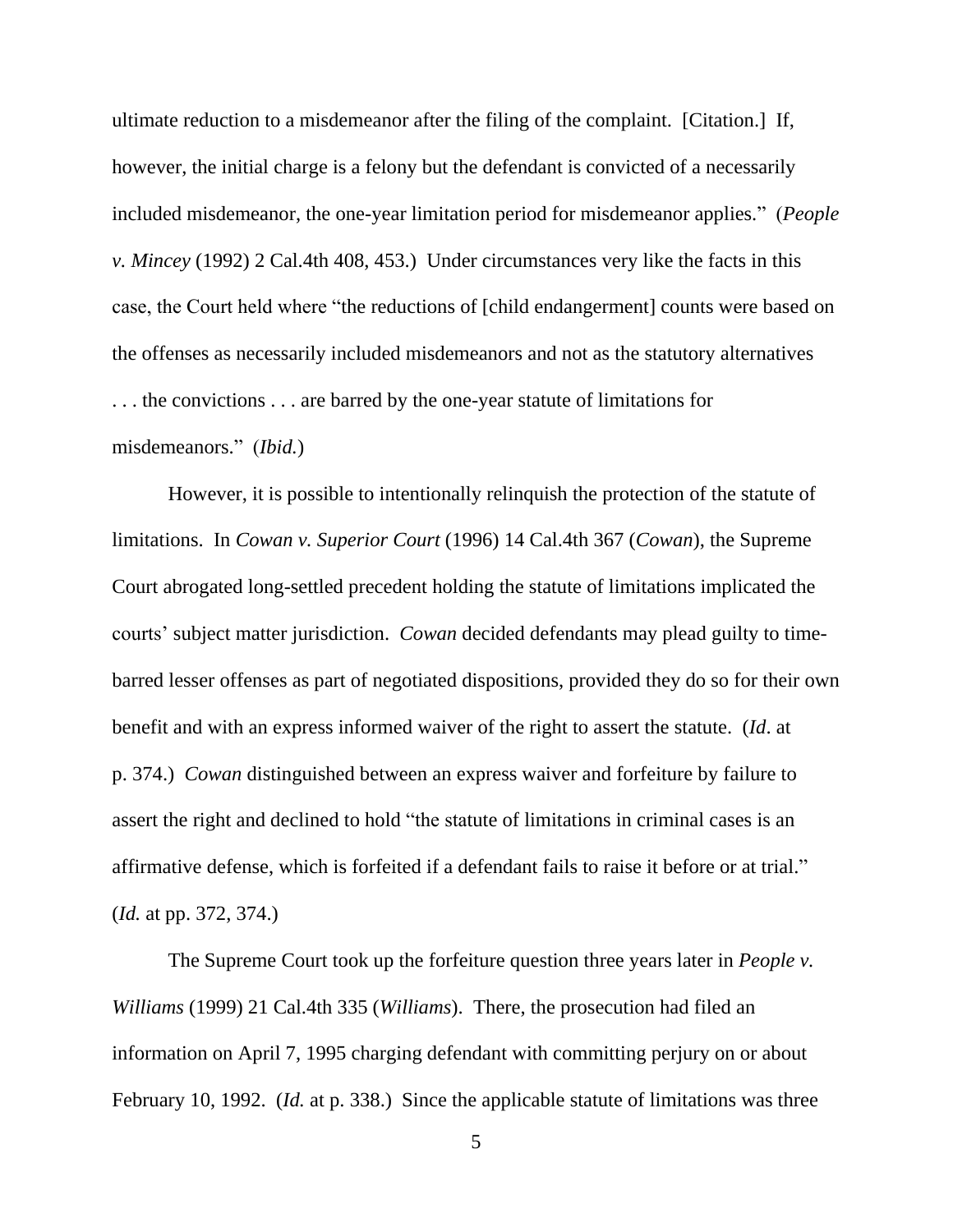years, the prosecution was time-barred on the face of the charging document. (*Ibid.*) Williams didn't raise the objection until he appealed, after he had been convicted of perjury and sentenced to three years in state prison. (*Ibid.*) The People argued he had forfeited the objection, but the Court refused to find the issue forfeited.

"We now conclude that when the charging document indicates on its face that the action is time-barred, a person convicted of a charged offense may raise the statute of limitations at any time." (*Williams*, *supra*, 21 Cal.4th at p. 341.) The Court reached its decision based on principles of *stare decisis*, but also emphasized allowing forfeiture would be bad policy. "The statute of limitations, when applicable, completely bars the prosecution. To allow defendants to lose the protection of the limitation accidentally could mean that persons could languish in prison under convictions that could not have occurred had they merely thought of the statute of limitations in time." (*Ibid.*) The Court again took an incremental approach, however, and expressly refused to address the question of forfeiture as it related to convictions for *uncharged* lesser included offenses the issue we face here. (*Id.* at p. 338 ["We leave to future appellate courts to decide other questions not involved here, such as the proper rules to apply to convictions of timebarred lesser offenses when the charged offense is not time-barred"].)

It didn't take long. Just a few months later, the Court of Appeal for the First District, Division Two addressed one variation of the issue in *People v. Stanfill* (1999) 76 Cal.App.4th 1137, 1150 (*Stanfill*). In *Stanfill*, the defendant stood accused of felony embezzlement of public funds under section 504 alleged to have happened over the course of several years. The same statute provided the offense was a misdemeanor where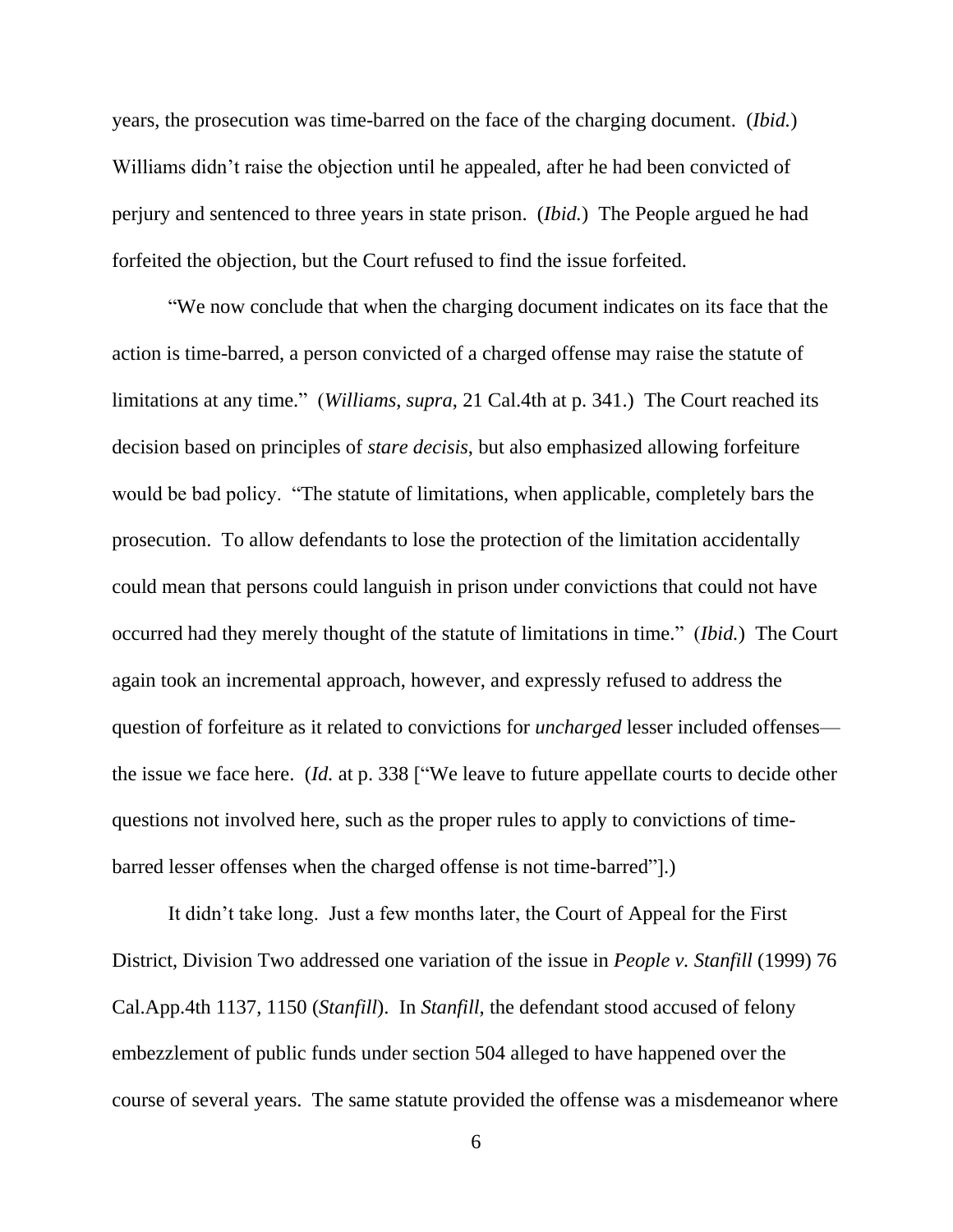the embezzled funds were not public or came to less than \$400. (§ 504.) After trial, Stanfill requested standard jury instructions on the lesser included misdemeanor offense and general instructions on the statute of limitations. (*Stanfill*, at p. 1142, fn. 1.) Ultimately, the court instructed the jury they could find Stanfill guilty of violating section 504 "if the proof shows beyond a reasonable doubt that he committed any one or more of the acts between the dates of August 6, 1993 and August 5, 1996" and "where a temporary use of property 'aggregates in excess of \$400 in any period of twelve consecutive months between August 6, 1993 and August 5, 1996.'" (*Id.* at p. 1143.) The court did not mention the one-year limitation period for the misdemeanor. The jury acquitted Stanfill of the felony offense, but found him guilty of the misdemeanor offense. (*Ibid.*) Stanfill then turned around and appealed the misdemeanor conviction on the ground the trial court had misinstructed the jury by telling them they could convict him of the lesser included misdemeanor without informing them of the one-year limitations period applicable to that offense. (*Id.* at pp. 1142-1144.)

In deciding whether Stanfill had forfeited the statute of limitations issue, the court was concerned primarily with the potential for sandbagging and gamesmanship. The court wrote, "Without a rule that acquiescence or failure to object acts as a forfeiture, the defendant may remain quiet about a limitations problem, avoid the ritual of formal waiver and then, as an ace up his sleeve, secure reversal on the theory that he never expressly waived. This is an unconscionable result that calls for a forfeiture rule." (*Stanfill*, *supra*, 76 Cal.App.4th at p. 1148.) For that reason, the court held "a defendant forfeits the right to complain on appeal of conviction of a time-barred lesser included offense where the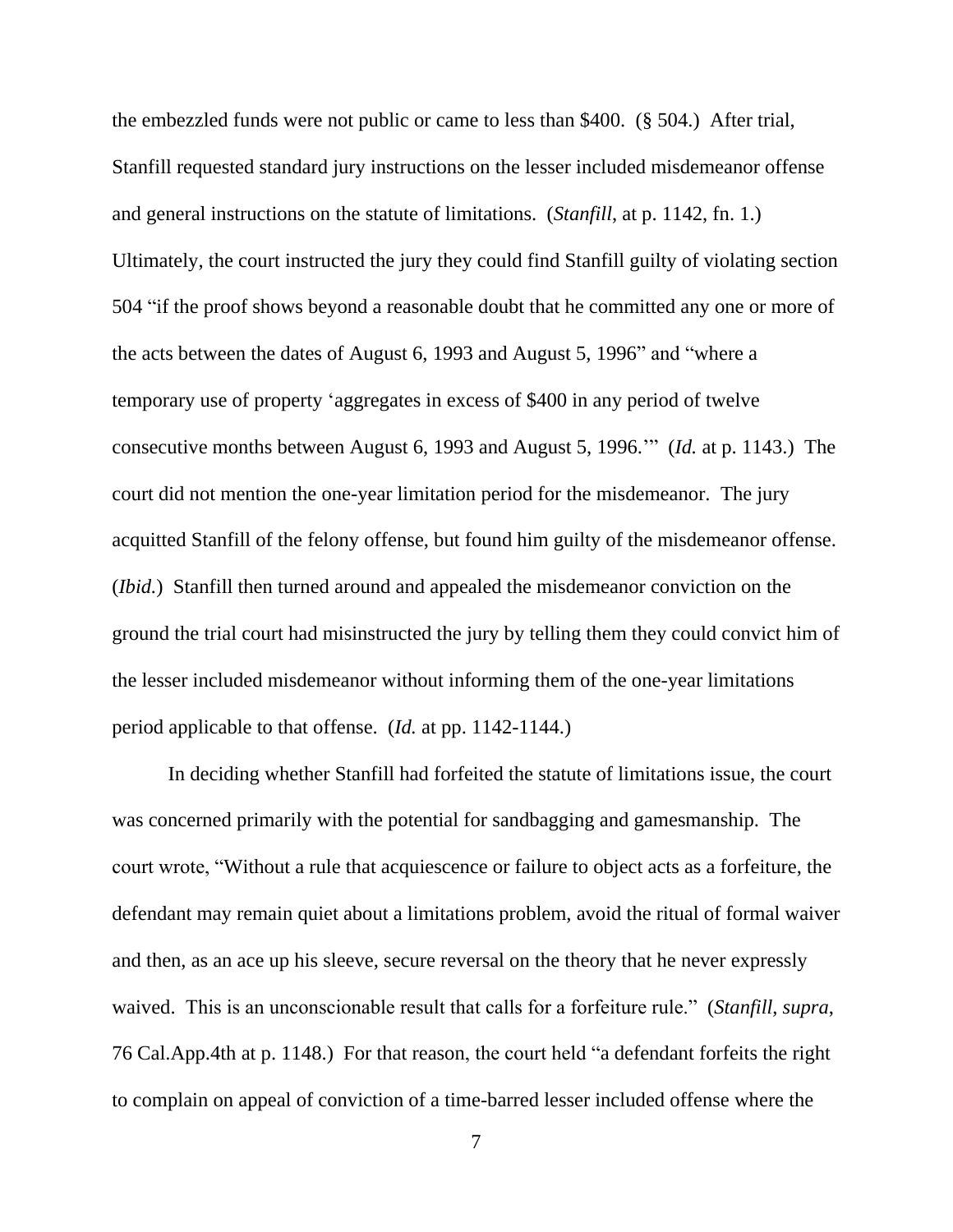charged offense was not time-barred and the defendant either *requested* or *acquiesced* in the giving of instructions on the lesser offense." (*Id.* at p. 1150, italics added.)

We note the *Stanfill* court drew its conclusion despite apparently believing Stanfill had not in fact engaged in such gamesmanship. The court noted that the problem with giving the lesser included instruction without instructing on the applicable one-year statute of limitations "was evidently overlooked below by both the parties and the court." (*Stanfill*, *supra*, 76 Cal.App.4th at p. 1142.) Thus, the court apparently meant its holding to state a pure forfeiture rule, which would cover parties engaged in gamesmanship as well as parties who were, in fact, relinquishing the issue inadvertently. We doubt, for this reason, that *Stanfill* is consistent with principles the Supreme Court articulated in Williams that counsel against allowing inadvertent forfeiture of the right to challenge a time-barred conviction. (*Williams*, *supra*, 21 Cal.4th at p. 341.)

The People argue we should apply the *Stanfill* rule and hold Meza forfeited the right to complain on appeal of a time-barred lesser included offense. Though the record establishes Meza didn't request the lesser included instruction, as Stanfill did, they say he *acquiesced* in the instruction by responding, "Yes, your honor" to the trial court's question whether he agreed with the prosecution's instructional packet in general. His acquiescence, they say, was enough to forfeit the issue on appeal, whether he was engaged in gamesmanship or not.

We don't agree. First, the holding in *Stanfill* does not apply to the facts of this case. In *Stanfill*, the defendant affirmatively requested the instruction on the lesser included offense. He didn't acquiesce in the prosecution's request for the instruction.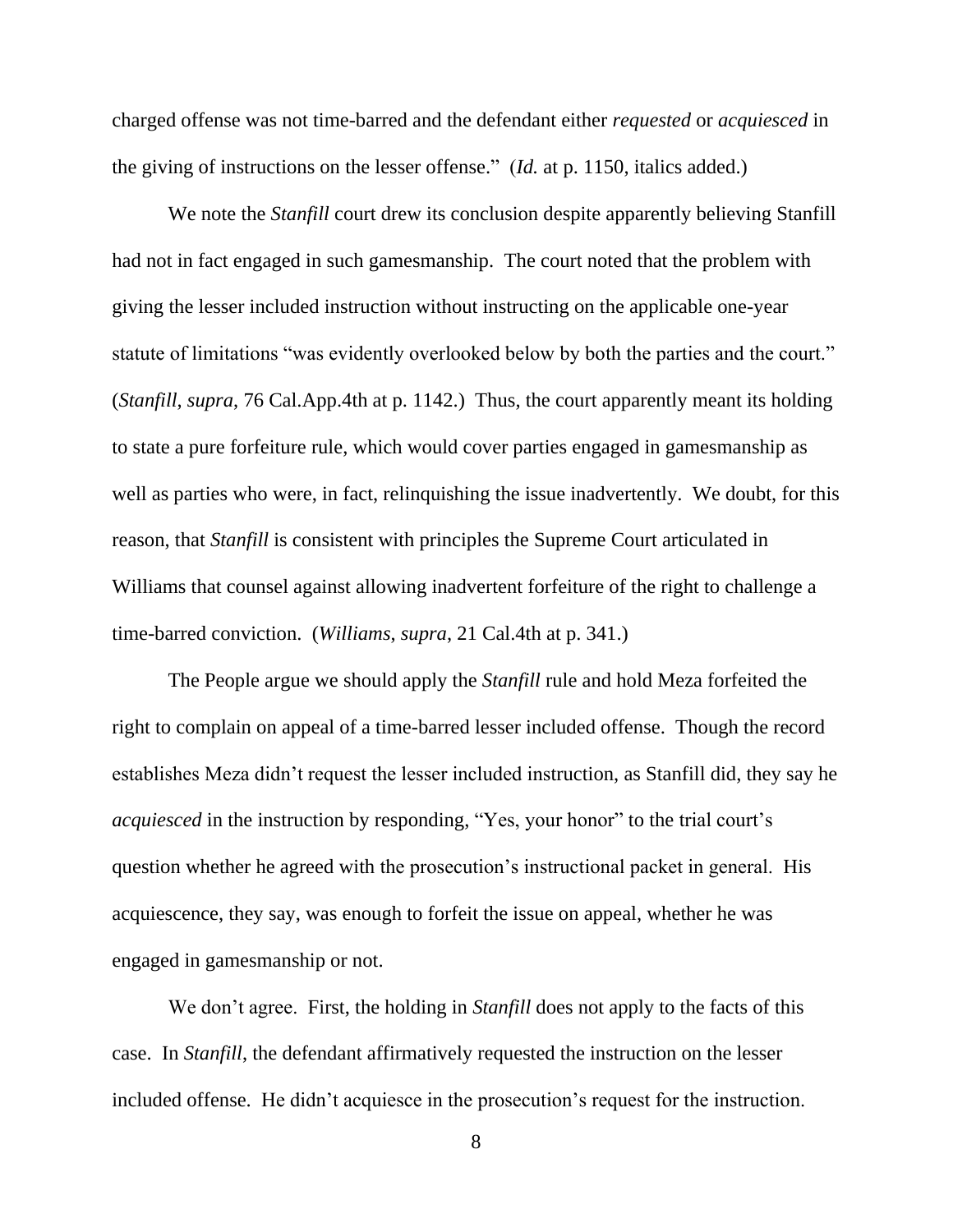"The holding of a decision is limited by the facts of the case being decided,

notwithstanding the use of overly broad language by the court in stating the issue before it or its holding or in its reasoning.'" (*People v. Jennings* (2010) 50 Cal.4th 616, 684.) An opinion is authority only on the point decided, and language that sweeps more broadly is *dictum*, with no binding force. (*People v. Vang* (2011) 52 Cal.4th 1038, 1047, fn. 3.) We therefore read as dicta the *Stanfill* court's comment that a defendant may forfeit the right to challenge a lesser included conviction as time-barred by acquiescing to the prosecution's request for the lesser included instruction. The true holding of *Stanfill*—that a defendant forfeits the right to challenge a lesser included as time-barred by requesting the lesser included instruction—has no application to this case. Thus, *Stanfill* does not answer the question whether Meza forfeited the right to appeal by failing to object to the prosecutor's proposed lesser included instruction.

Our case is much closer to *People v. Beasley* (2003) 105 Cal.App.4th 1078, where the defendant was charged with multiple counts of assault with a deadly weapon, but the jury convicted him of the lesser included offense of misdemeanor assault. On appeal, the defendant argued the one-year statute of limitations for misdemeanors barred the convictions. The People argued he had forfeited the issue under the rule in *Stanfill*. (*Beasley*, at pp. 1088-1089.) The *Beasley* court accepted the *Stanfill* rule as stated, but found it inapplicable and reversed the misdemeanor convictions because nothing in the record indicated the defendant either requested or acquiesced in the instruction on assault as a lesser included offense of assault with a deadly weapon. (*Beasley*, at pp. 1089- 1090.) Our case is slightly different. It is uncontested Meza did not request the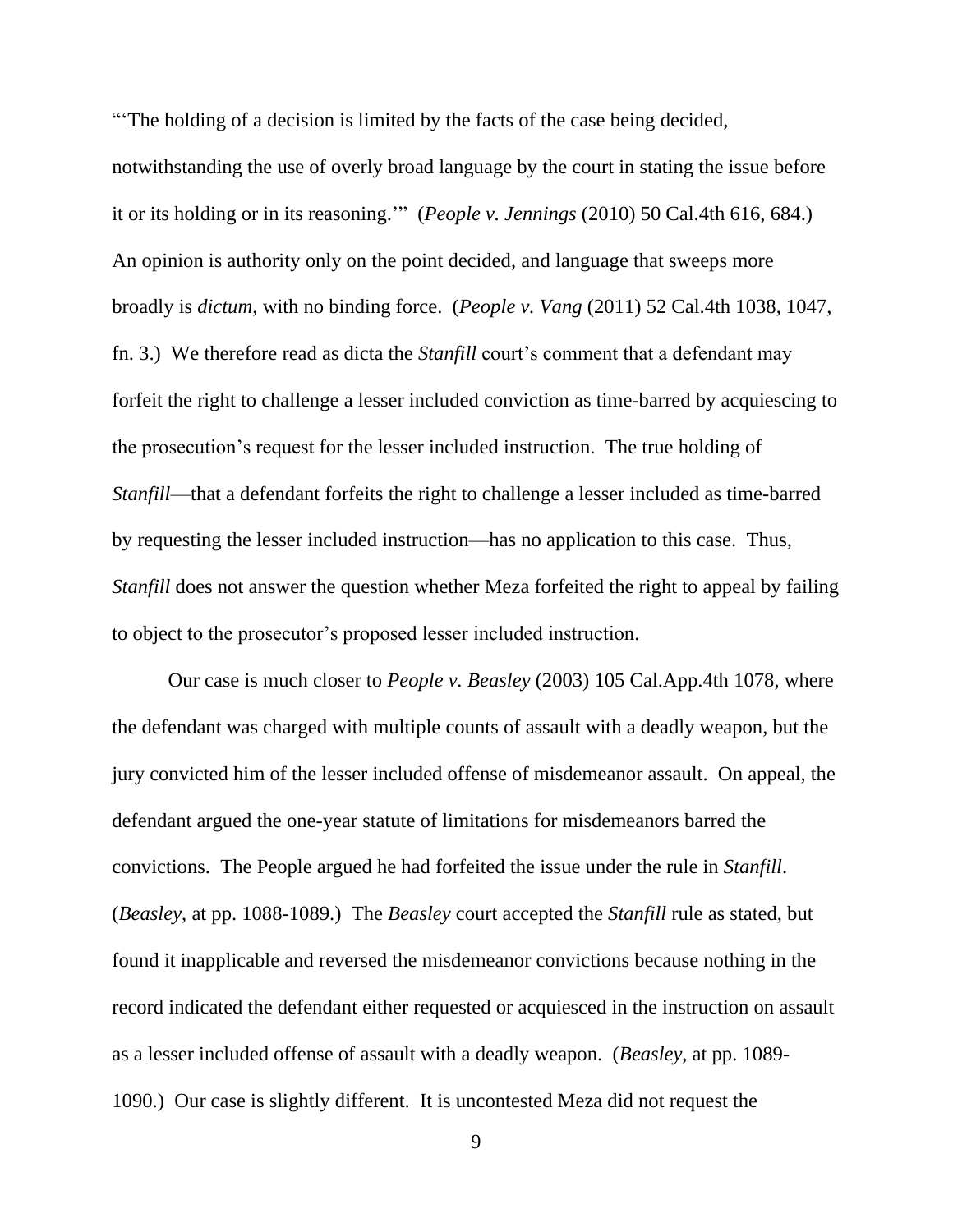instruction, but there is some evidence of his acquiescence in his attorney's general assent to the prosecutor's instructional packet. Thus, unlike the courts in *Stanfill* and *Beasley*, we must answer the question whether his general assent to the lesser included instruction proposed by the prosecutor justifies holding he forfeited the statute of limitations issue on appeal.

We conclude that, taken alone, general assent to a packet of jury instructions submitted by the prosecution does not show a defendant understood the instructions would allow him to be convicted of a time-barred offense. To hold Meza forfeited his statute of limitations defense on such slim grounds would violate the long-standing general principle that a defendant may not inadvertently forfeit a right to challenge a conviction as barred by the statute of limitations. **2** (*Williams*, *supra*, 21 Cal.4th 335.) *Stanfill* found a defendant's affirmative request to include an instruction for a time-barred lesser included offense justified departing from that general non-forfeiture rule. (*Stanfill*, *supra*, 76 Cal.App.4th at p. 1142, fn. 1.)As we noted above, it appears the court meant that rule to entail forfeiture even where a defendant requested the instruction without realizing the lesser included conviction was time-barred. Regardless whether we agree

 $\overline{\phantom{a}}$ 

**<sup>2</sup>** My dissenting colleague is so caught up in the rubric of ineffective assistance of counsel claims—irrelevant here—he completely misses this Supreme Court directive. He writes, "Whether requesting [the instruction] or simply acquiescing or accepting that it be given, the result is the same—consent to the instruction has been given. Counsel agreed that it be given, and there were obvious sound tactical reasons for doing so." (Dis. opn. at p. 8; see also pp. 9-10.) Respectfully, that is not the issue. We know there was some degree of consent, but we don't know whether it was tactical or inadvertent. The dissent would hold any acquiescing defendant to have forfeited the statute of limitations issue, regardless of the facts of the case, simply because it's possible some defendants may attempt to game this system. That's both unfair and inconsistent with *Williams.*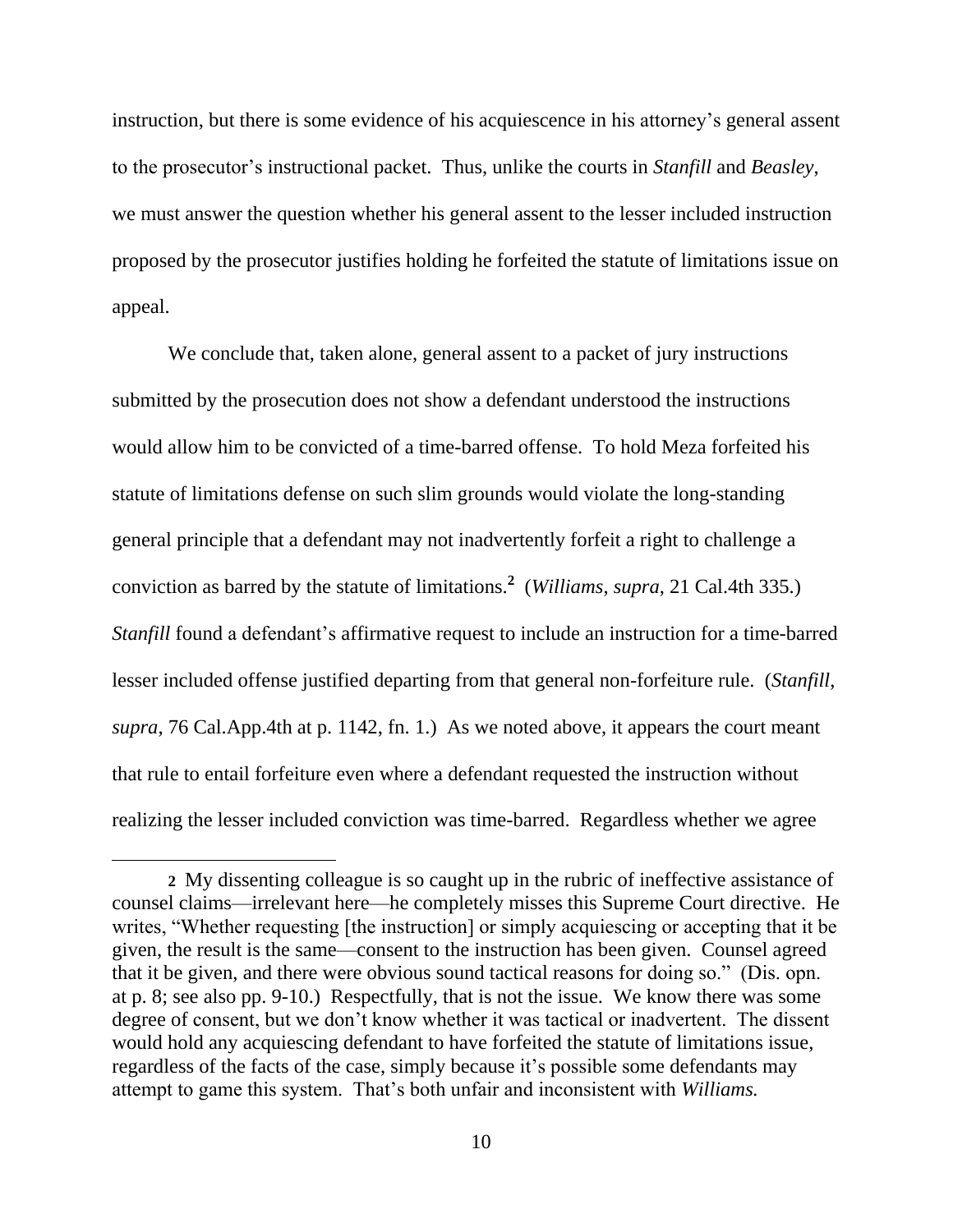with *Stanfill*, we decline to extend its holding to allow forfeiture where the prosecution requested the instruction and there is no evidence the defendant made an informed decision to relinquish his right to challenge a conviction for the time-barred lesser included offense on appeal.

The *Stanfill* court thought its broader request-or-acquiescence rule necessary to avoid situations where "the defendant may remain quiet about a limitations problem, avoid the ritual of formal waiver and then, as an ace up his sleeve, secure reversal on the theory that he never expressly waived." (*Stanfill*, *supra*, 76 Cal.App.4th at p. 1148.) Obviously, a defendant who is aware of the statute of limitations issue may attempt to game the system in this way, even if it is the prosecutor who suggests a time-barred lesser instruction. But prosecutors can game the system too. Holding that defendants can forfeit by general acquiescence would allow prosecutors to offer instructions on timebarred lesser included offenses whenever they're not confident of conviction on the greater. If a defendant, like Meza, doesn't notice the limitations issue and consents to the prosecutor's instructions in general, the prosecutor may obtain an improper conviction and use forfeiture to protect it on appeal.

We think maintaining the non-forfeiture rule where the prosecution requests the lesser included instruction establishes the better baseline. It will force prosecutors to be aware of the issue and to obtain an express waiver from defendant before the court presents the lesser included instruction to the jury. In that case, the defendant will have to make a perhaps difficult choice. If they accept the instruction and waive the objection, their conviction may stand despite the limitations problem. If they refuse the instruction,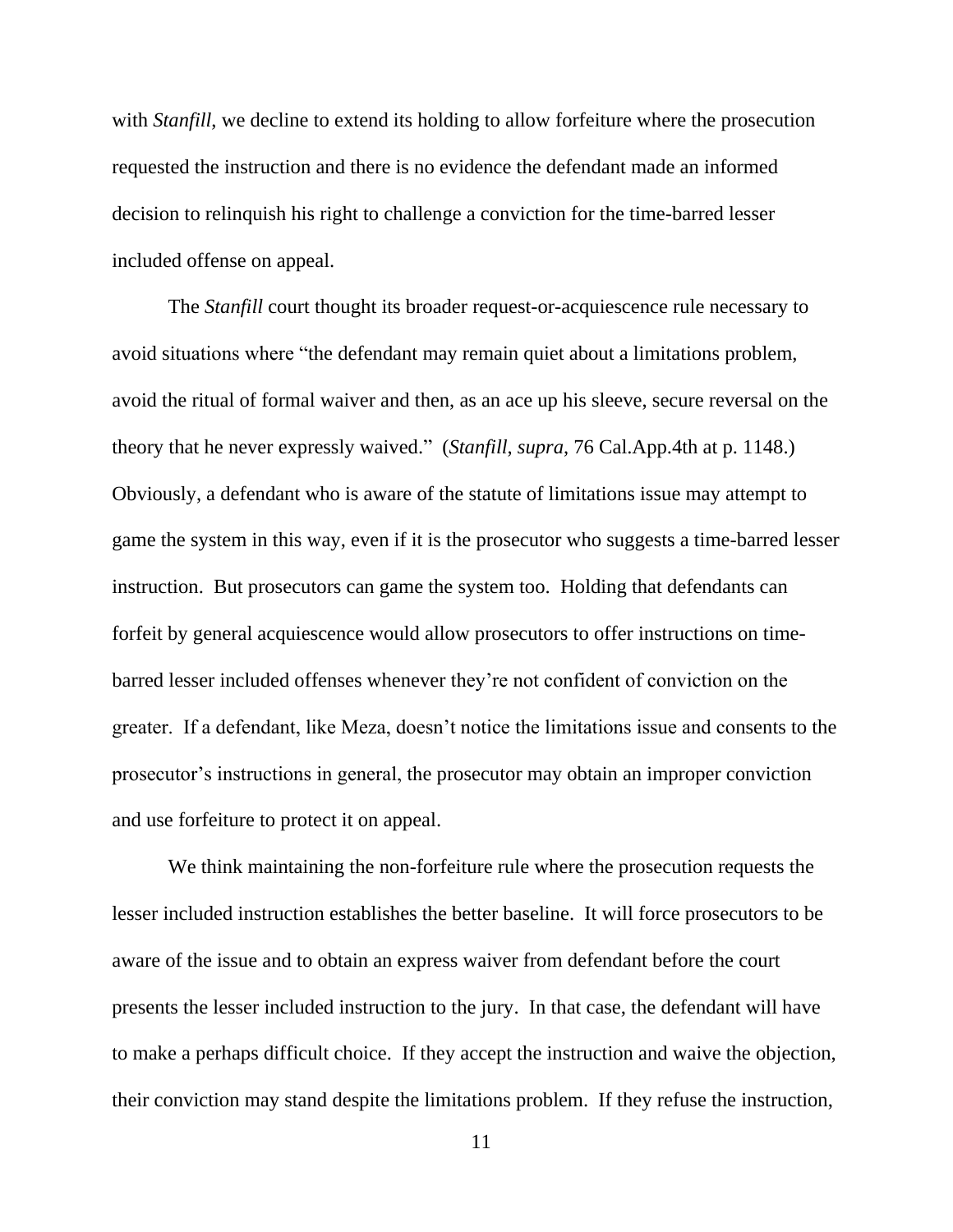they will take their chances with the jury making an all-or-nothing decision of guilt on the greater offense. (See generally *People v. Breverman* (1998) 19 Cal.4th 142, 158.)

Even the *Stanfill* court recognized obtaining an express wavier is the better approach. "[T]rial courts and prosecutors should, whenever instructions on lesser included offenses are considered, determine whether there may be a problem with the statute of limitations and, if so, elicit a waiver of the statute as a condition of giving the instruction." (*Stanfill*, *supra*, 76 Cal.App.4th at p. 1150.) We conclude refusing to extend the holding in *Stanfill* to the facts presented here will encourage that approach and make it less likely defendants will forfeit meritorious statute of limitations defenses inadvertently.

We therefore hold Meza did not forfeit the right to complain of the time-barred lesser included offense. Since it is uncontested the misdemeanor conviction was in fact time-barred, we reverse the judgment of conviction.

#### **III**

### **DISPOSITION**

We reverse the judgment.

### CERTIFIED FOR PUBLICATION

SLOUGH

J.

I concur:

# MENETREZ

J.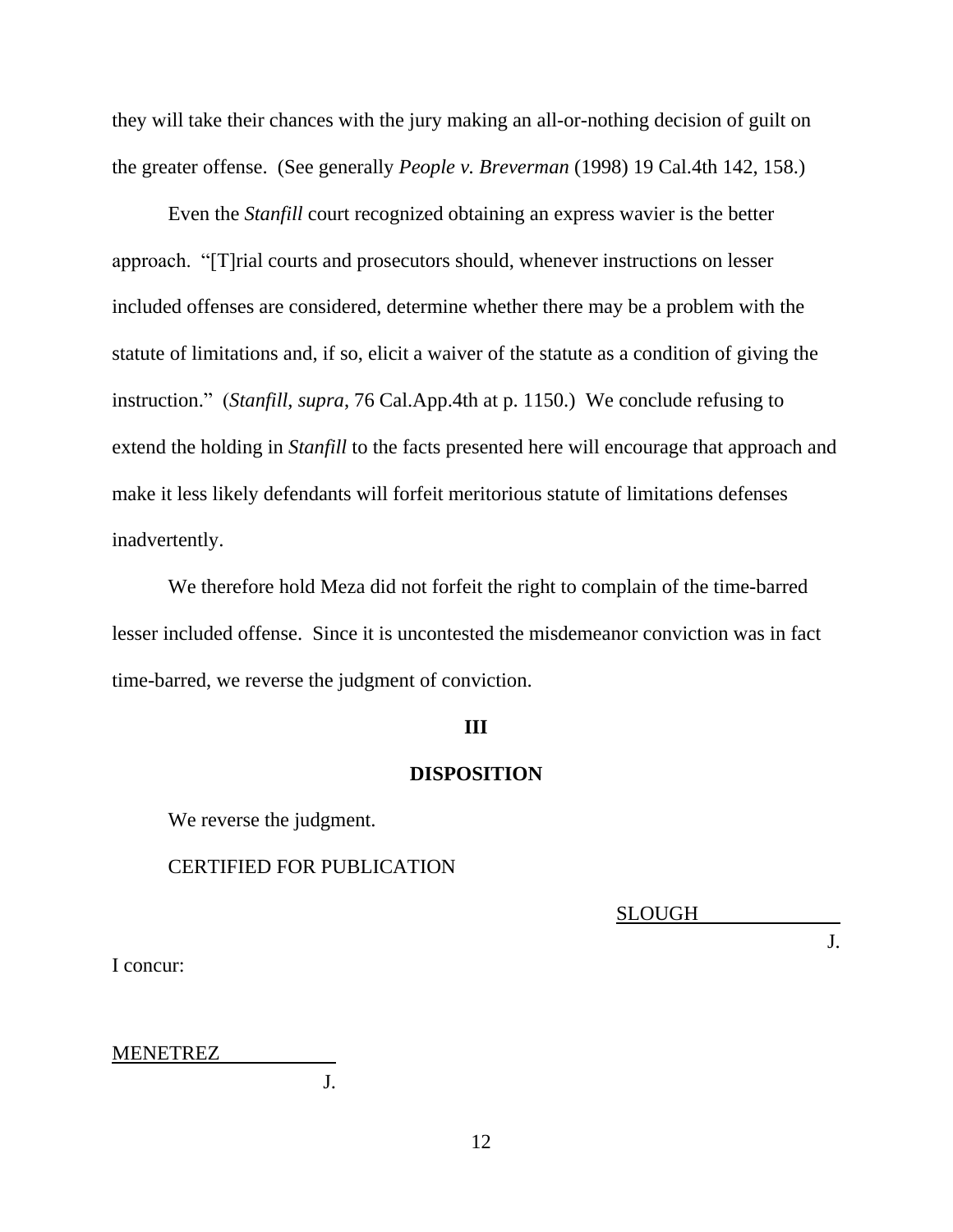[People v. Meza, E070015]

l

# McKINSTER, J.

I respectfully dissent and would affirm the conviction.**<sup>1</sup>**

Defendant did not object to the trial court instructing the jury with the time-barred lesser included misdemeanor offense. Nor did he ask for an instruction on the statute of limitations. Instead, when asked by the court if he accepted the jury instructions, defense counsel expressly stated that he did. Without the lesser included offense instruction, defendant would have faced an all-or-nothing choice of conviction of a felony or an acquittal. I would apply the rule of forfeiture to prevent trifling with the court. Having expressly consented to the instruction on the misdemeanor, and having been convicted of that offense, on appeal defendant should not be gifted with the acquittal that he may not have received at trial.

# **FACTS**

Defendant's then 17-year-old daughter finished her shift at McDonald's. When defendant's girlfriend arrived in her car to pick the daughter up, defendant was passed out in the front passenger seat.

The daughter had suspected that defendant had begun using drugs again, and she became angry because she felt let down. She rode in the backseat behind him. A profanity laced argument ensued between them. The daughter struck defendant's face

**<sup>1</sup>** If we were to reach defendant's second issue, I would accept the People's concession and find that the sentence imposed exceeded the statutory maximum of six months.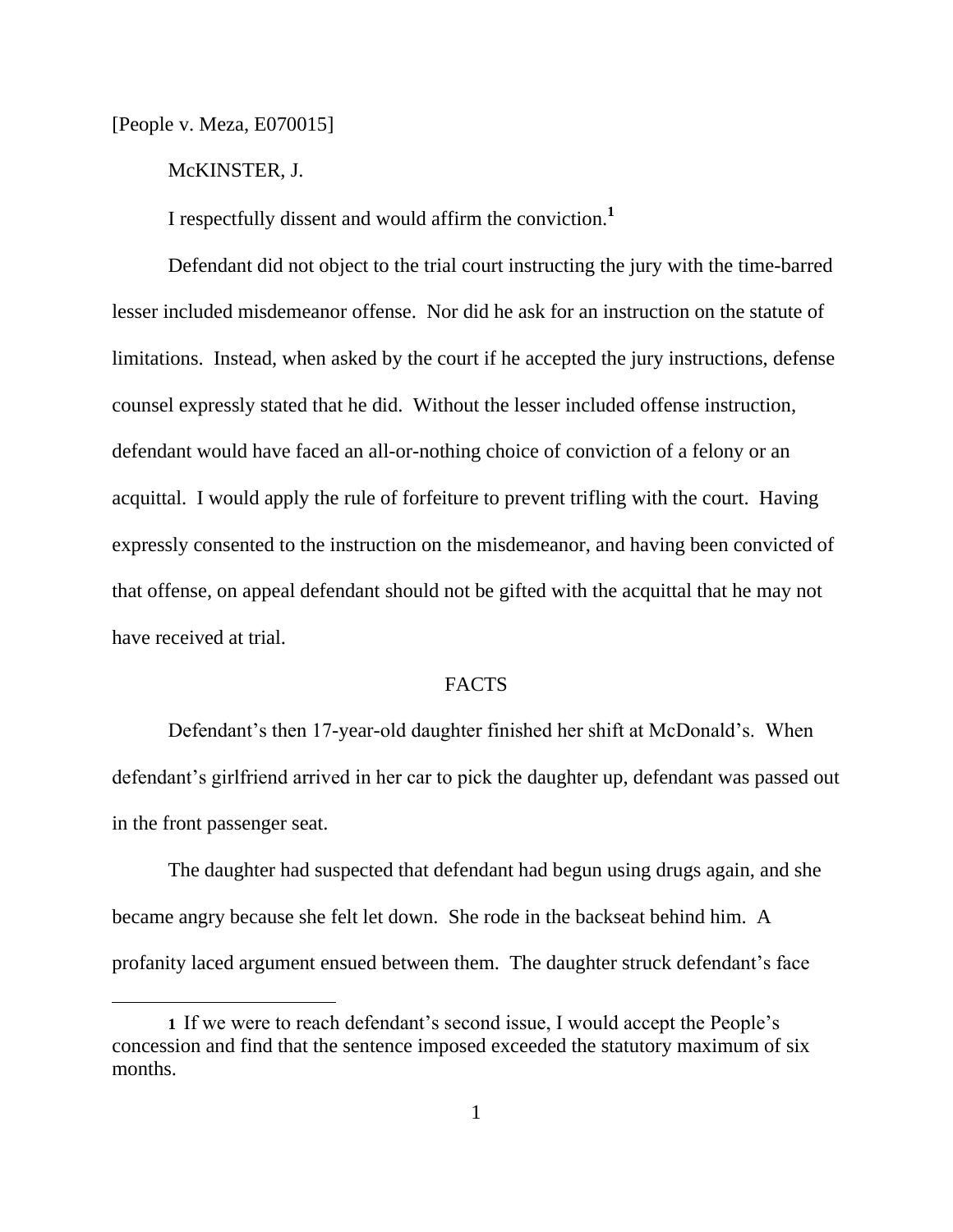from behind with a bag of fast food, and then she scratched his face. The girlfriend stopped the car, and the daughter jumped out. Defendant got out, chased after her, and assaulted her.

A Good Samaritan, who did not know defendant or his daughter, testified that he and his family were driving home when he observed a man beating a girl he estimated to weigh about 80 pounds. He saw defendant grab the girl by the hair and throw her across the street like she was a rag doll. He pulled over to intervene.

The girl was screaming and crying. The witness got between them and, at one point, defendant threatened to kill him. The witness had the girl get into his car, and his wife drove a short distance to their home where a 911 call was made. A deputy sheriff responded.

At trial, defendant hugged his daughter in court right before she took the witness stand. She testified she loved her father. She admitted that she told the responding deputy sheriff that her father slammed her head into the cement three times, hit her in the face, and kicked her. However, her testimony was different from what she told the deputy sheriff.

She testified that she had been drinking alcohol during her shift at McDonald's. She claimed that she is a clumsy girl, and the bump on the back of her head probably occurred when she and her father fell to the ground and not from him slamming her head into the pavement. She denied he slapped her or hit her in the face with a closed fist. Rather, she presented herself as the instigator and aggressor during the street fight, but she admitted she had not told anyone that before. The prosecutor impeached her with her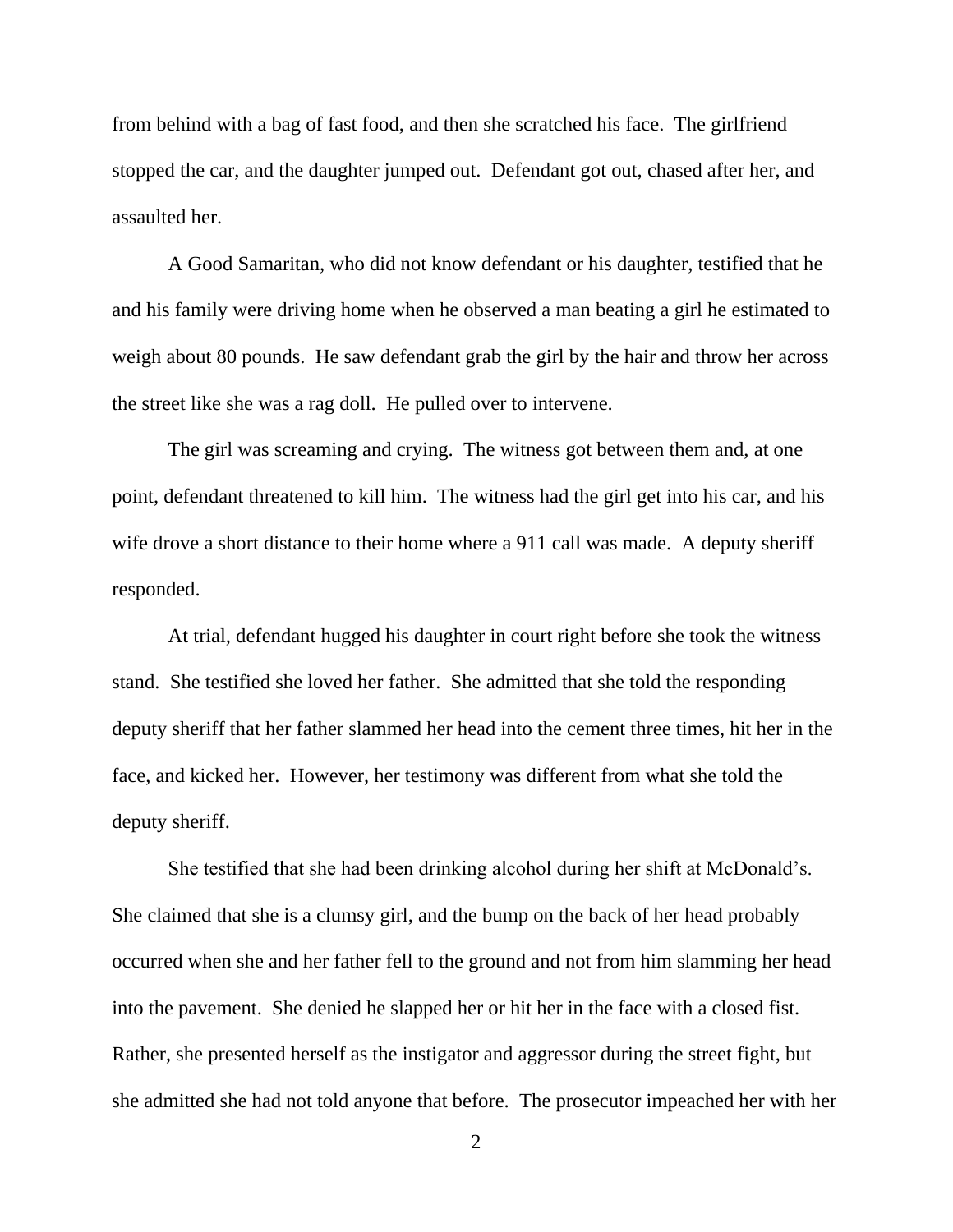preliminary hearing testimony.

During direct examination the daughter was shown pictures of her injuries. With each one she was asked if she received the injury depicted in the photograph during her beating by defendant. She answered that she did not remember and could not remember if the injuries were there before the beating.

The deputy sheriff who responded to the 911 call testified she was dispatched following several 911 calls concerning the beating. She described the injuries she observed on the daughter as including a golf ball size lump on the back of her head, bruising above the right eye, and scratches and abrasions. The deputy impeached the daughter's testimony with statements she had made to the deputy after the incident. The daughter told the deputy that her father slammed her head into the pavement about three times and began kicking her until someone stopped him.

Defendant's girlfriend of five years testified that after the daughter hit and scratched defendant, she stopped the car, and the daughter got out. Defendant then got out and was walking slowly. He acted disoriented and could barely stand. The daughter ran toward him and attacked him again, punching him like a punching bag as a man would do. Defendant tried to pull away, but his daughter kept cursing and attacking until they both fell down, and she hit her head.

Defendant did not testify.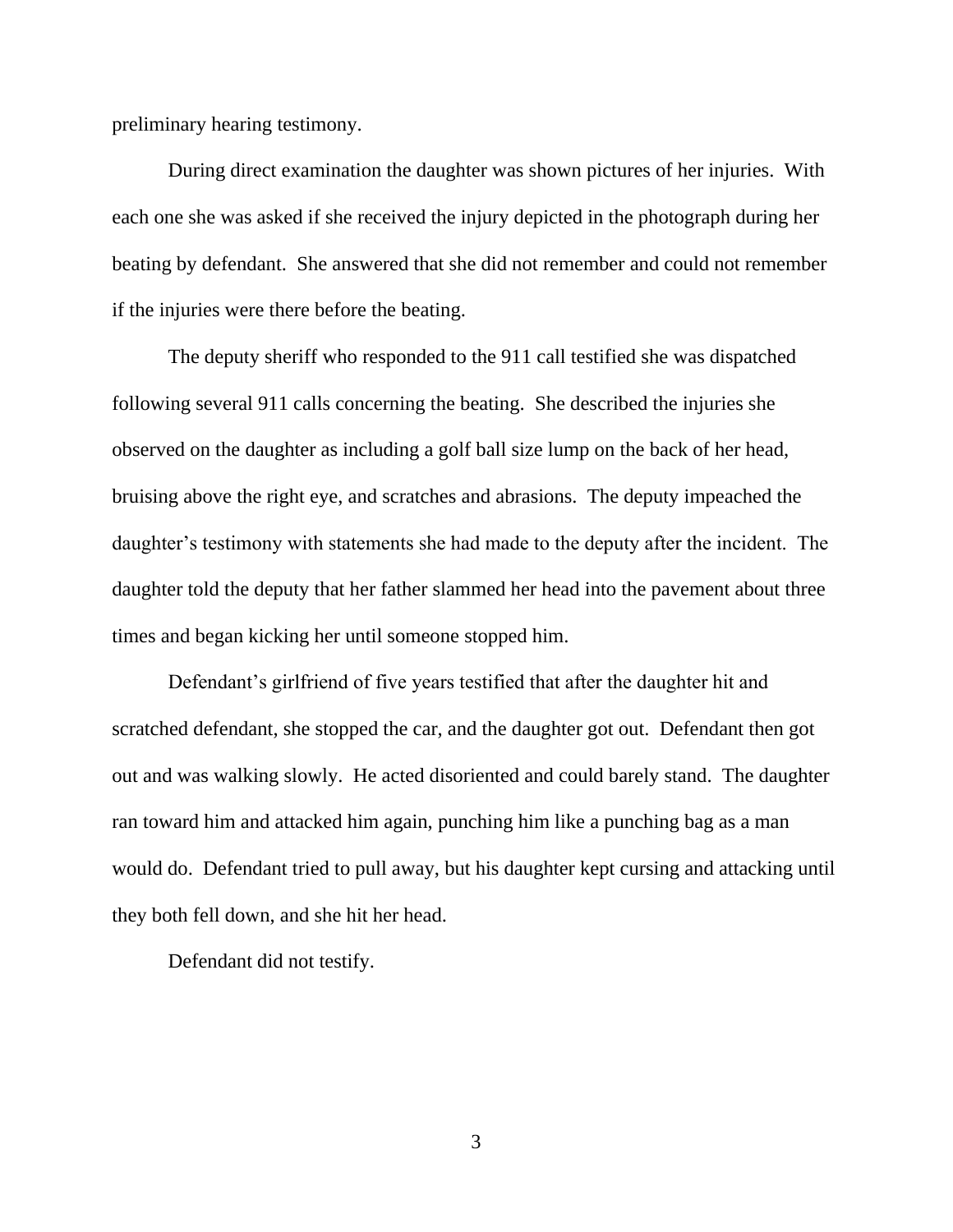#### PROCEDURAL BACKGROUND

The prosecutor included the misdemeanor lesser included offense in her request for instructions. Defense counsel submitted no instructions.

The court released the jury for an early lunch, advising them that he needed "to go over with the attorneys the instructions [and] the law that applies to this case that I'm going to read for you. [¶] Before I read it to you, I have to make sure that all parties agree to it. And this will give us a half hour to do that." The jury instruction discussion was not reported.

After the lunch recess and before the jury was brought into court, the trial court referenced "[t]he instructions, counsel and court reviewed. [¶] Do you both accept the instructions to be given in this case?" Both responded in turn, "Yes, your Honor."

### DISCUSSION

According to the majority, defendant's general assent to the packet of jury instructions—which included an instruction on the lesser included offense—is insufficient to constitute a forfeiture of the statute of limitations issue. (*People v. Williams* (1999) 21 Cal.4th 335, 341 (*Williams*).) I respectfully disagree.

In *Williams*, *supra*, 21 Cal.4th at pages 337-338, our Supreme Court declined to apply forfeiture where a defendant was convicted of a crime charged in the information that, on its face, occurred outside the statute of limitations period because the trial court lacked subject matter jurisdiction. The Supreme Court stated the statute of limitations could be raised at any time. The issue was not raised by defendant until he appealed. He did not demur to the information. (Pen. Code, §§ 1002-1004, 1012.) Nor did he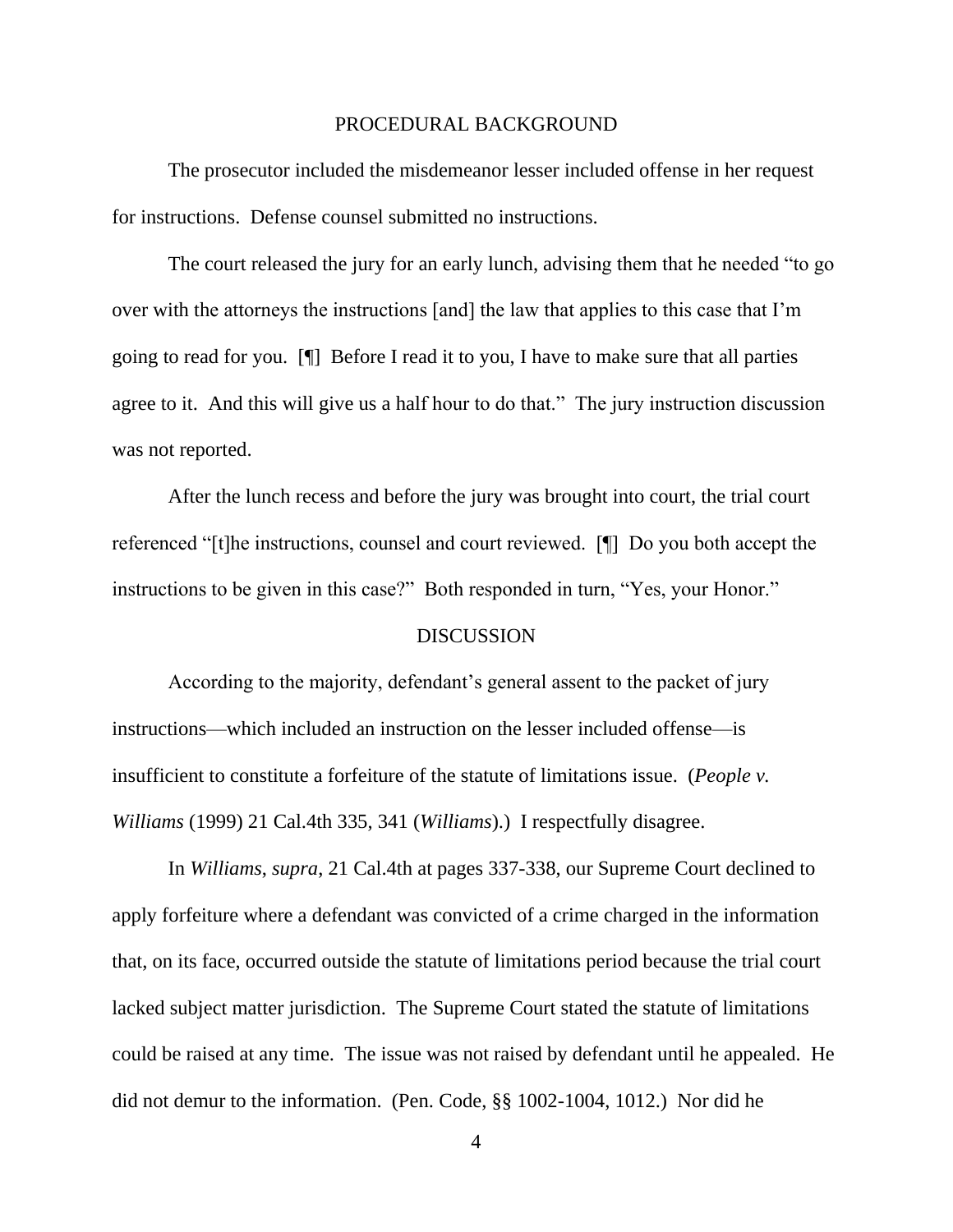otherwise raise the running of the statute at his bench trial.

It is readily apparent that counsel in Williams rendered ineffective assistance by not objecting in some manner since there could be no tactical reason to allow a timebarred charged offense to be prosecuted to the detriment of the defendant. There could be no possible benefit to a defendant in doing so.**<sup>2</sup>** The Williams court concluded the defendant could not "inadvertently" be convicted of the time-barred charged offense without an express waiver of the statute of limitations. (*Williams*, *supra*, 21 Cal.4th at

p. 338.)**<sup>3</sup>**

l

The *Williams* court expressly limited its holding to crimes actually pleaded in the charging document itself. "We leave to future appellate courts to decide other questions not involved here, such as the proper rules to apply to convictions of time-barred lesser

In *Cowan*, the defendant in a capital prosecution was charged in 1994 with committing three murder offenses in 1984. The defendant was allowed to plead to one count of voluntary manslaughter as a lesser included offense in exchange for a dismissal of the remaining charges. The statute of limitations on that lesser included offense had already expired at the time the charging document was filed. Nonetheless, the Supreme Court concluded that the statute of limitations could be waived by the defendant as it existed for his benefit and that doing so did not violate public policy. (*Cowan*, *supra*, 14 Cal.4th at p. 374.) The *Cowan* court concluded that because the trial court had jurisdiction over the charged murder counts, it retained jurisdiction over the lesser included offense. When a court accepts a plea to a time-barred lesser included offense, it acts in excess of jurisdiction, but it does not lack fundamental jurisdiction. (*Id*. at pp. 373-374.)

**<sup>2</sup>** A claim of ineffectiveness of counsel requires a two-pronged showing of deficient performance and prejudice to a defendant. (*People v. Hernandez* (2012) 53 Cal.4th 1095, 1105, citing *Strickland v. Washington* (1984) 466 U.S. 668, 687.)

**<sup>3</sup>** Before *Williams*, our Supreme Court in *Cowan v. Superior Court* (1996) 14 Cal.4th 367, 371 (*Cowan*), created an exception to the general rule that the statute of limitations may be raised at any time. *Cowan* held that a defendant may enter a plea of guilty to a time-barred lesser included offense if the defendant expressly waives the statute of limitations when the waiver is for his or her benefit. (*Id*. at p. 370.)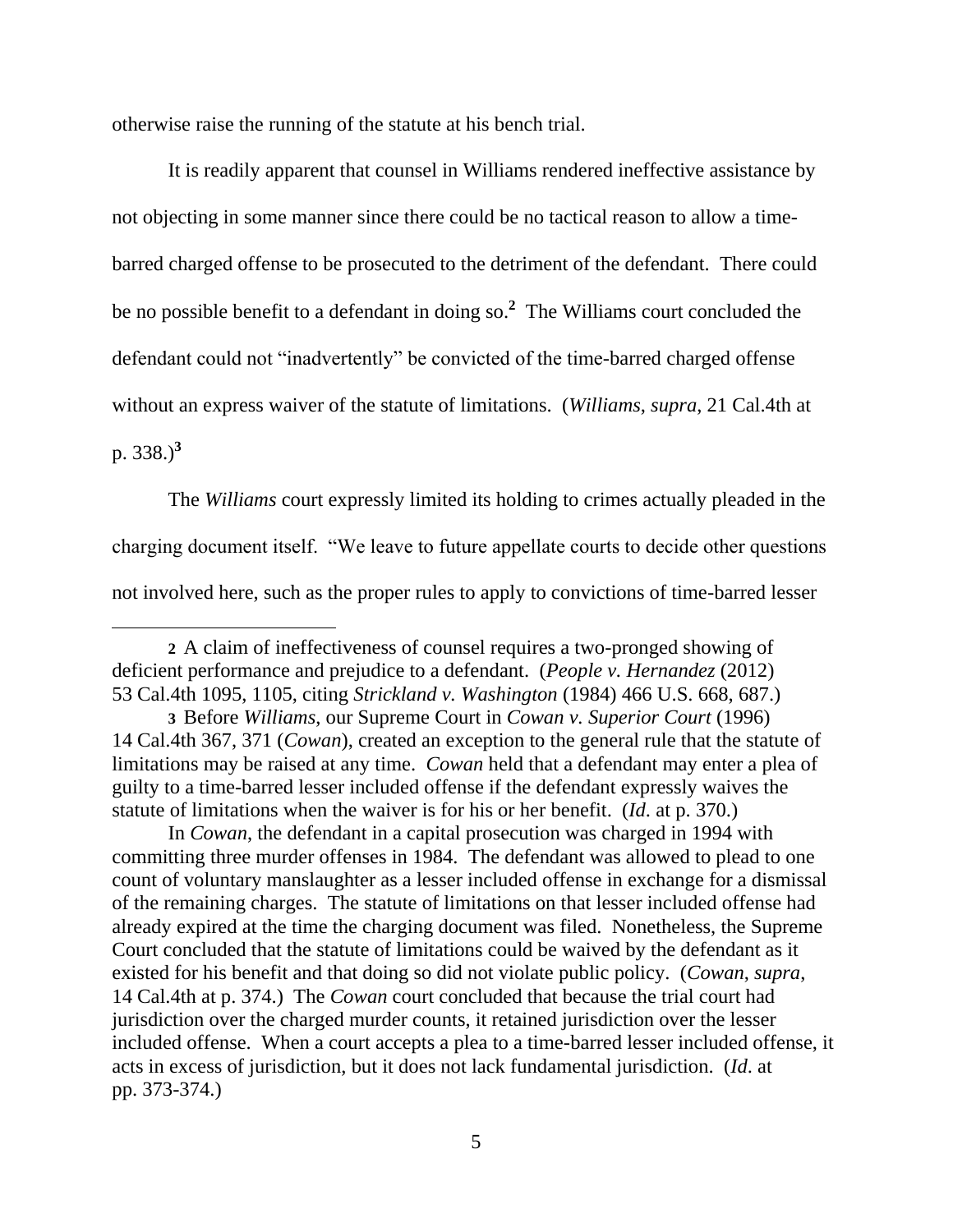offenses when the charged offense is not time-barred." (*Williams*, *supra*, 21 Cal.4th at p. 338.) "Conviction, by plea or otherwise, of a lesser offense than the one charged involves separate concerns and problems not present here. Issues regarding lesser offenses may arise in a variety of factual contexts. We express no opinion on the proper resolution of any such questions but leave them for future appellate courts to decide in cases that actually present them. Today's decision involves only a conviction of a charged offense that, so far as the face of the charging document shows, is untimely." (*Id.* at p. 346, fn. omitted.)

Shortly after the decision in *Williams*, the First District Court of Appeal decided *People v. Stanfill* (1999) 76 Cal.App.4th 1137 (*Stanfill*). There, the defendant was charged with felony embezzlement of public funds for which there was a three-year statute of limitations. He requested a lesser included misdemeanor offense instruction, which the trial court gave. The jury found the defendant guilty of the misdemeanor offense. He appealed, correctly claiming the one-year *statute* of limitations had run on the misdemeanor offense.

After a thorough discussion of *Cowan* and *Williams* and the reasons for and against the application of the forfeiture doctrine, the *Stanfill* court applied a forfeiture rule where the requested time-barred offense is a lesser included offense of a charged offense that itself was not time-barred. The court concluded that the *Williams* court's concern about applying forfeiture in the context of a time-barred charged crime was not as great in the context of a lesser included offense. (*Stanfill*, *supra*, 76 Cal.App.4th at pp. 1148- 1150.) Applying forfeiture to time-barred lesser included offenses discourages a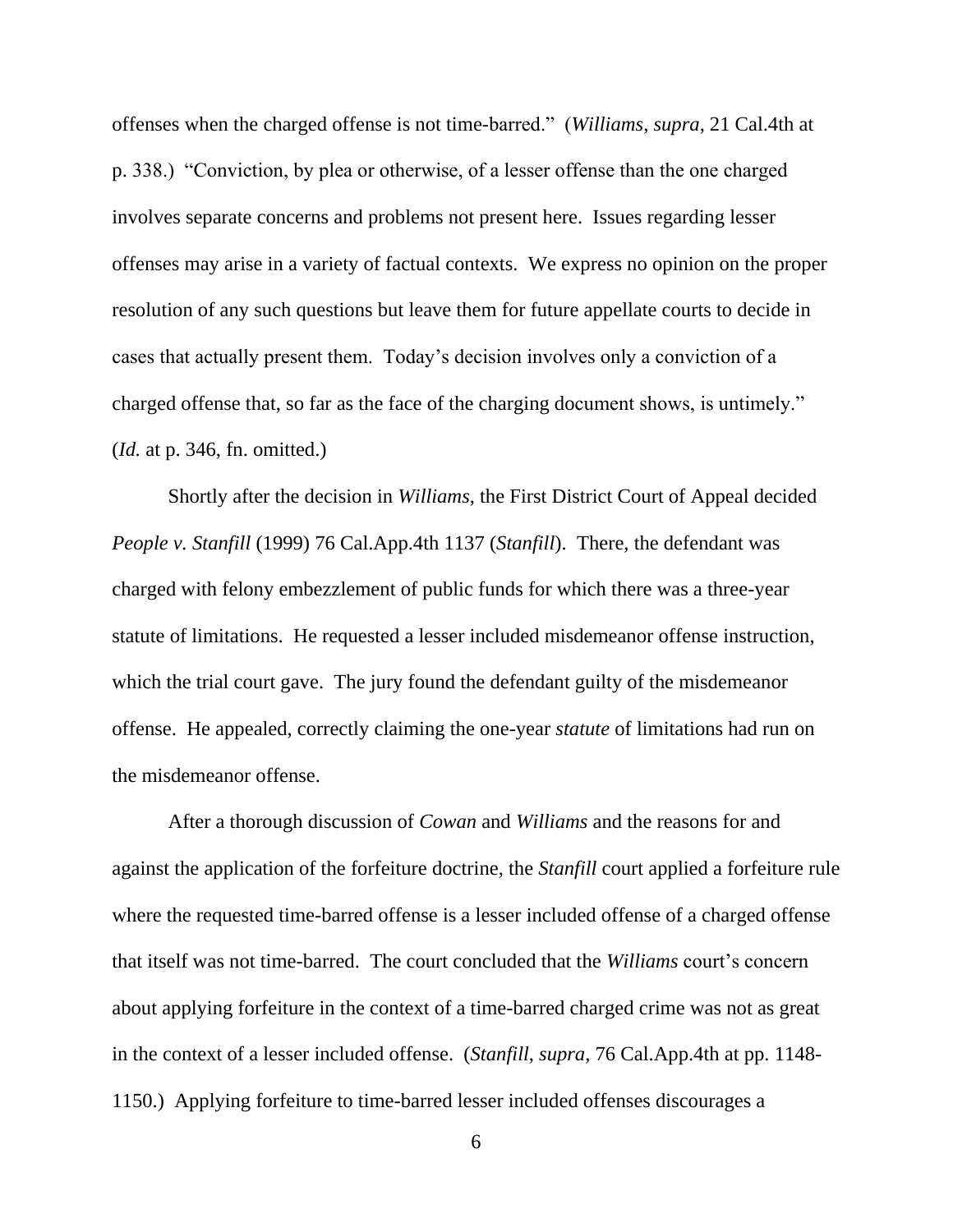defendant from trifling with the court by preventing him or her from remaining silent about an expired statute of limitations, avoiding the ritual of a formal waiver, and then receiving a reversal of the conviction on appeal on the grounds he or she did not expressly waive the statute. (*Id*. at p. 1148.)

The *Stanfill* court held: "[A] defendant forfeits the right to complain on appeal of conviction of a time-barred lesser included offense where the charged offense was not time-barred and the defendant either requested or acquiesced in the giving of instructions on the lesser offense. In other words, a defendant must raise the issue in the trial court in order to preserve it for appeal."**<sup>4</sup>** (*Stanfill*, *supra*, 76 Cal.App.4th at p. 1150.)

l

And in a footnote, the *Simon* court stated: "Because a defendant's failure to raise a timely objection to venue often will reflect a strategic decision on the part of the defense, and because the commencement of a proceeding in an improper venue is a defect that easily can be remedied if timely raised, the issue before us is readily distinguishable from a defendant's failure timely to raise a claim that the statute of limitations on a charged criminal offense has run. Consequently, our decision in *People v. Williams*, *supra*, 21 Cal.4th 335, reaffirming the long-standing rule that a criminal

**<sup>4</sup>** Although the Supreme Court has not yet had occasion to decide whether forfeiture should apply in a case such as this, it adopted the reasoning of *Stanfill* in an analogous situation. In *People v. Simon* (2001) 25 Cal.4th 1082, the defendant was tried and convicted of two felony counts in the wrong venue, but he failed to raise the issue of improper venue at his preliminary hearing before the former municipal court held him to answer and the case was certified to the superior court for trial. The Supreme Court held, "a defendant in a felony proceeding who fails timely to assert an objection to the venue in which the proceeding has been brought and is to be tried should be found to have forfeited any right to object to trial in that venue." (*Id*. at p. 1103.) Relevant for my purposes, the court noted, "because even when a criminal charge is filed in a county other than a statutorily authorized venue, a defendant may not view the location in which the charge has been filed as unduly burdensome or undesirable, but on the contrary may prefer for strategic reasons to be tried in that venue rather than in a statutorily designated locale, there is a compelling basis for not permitting a defendant who has remained silent and has allowed the proceeding to go forward in the initial location, thereafter to raise a claim of improper venue during trial or on appeal." (*Id*. at p. 1104.)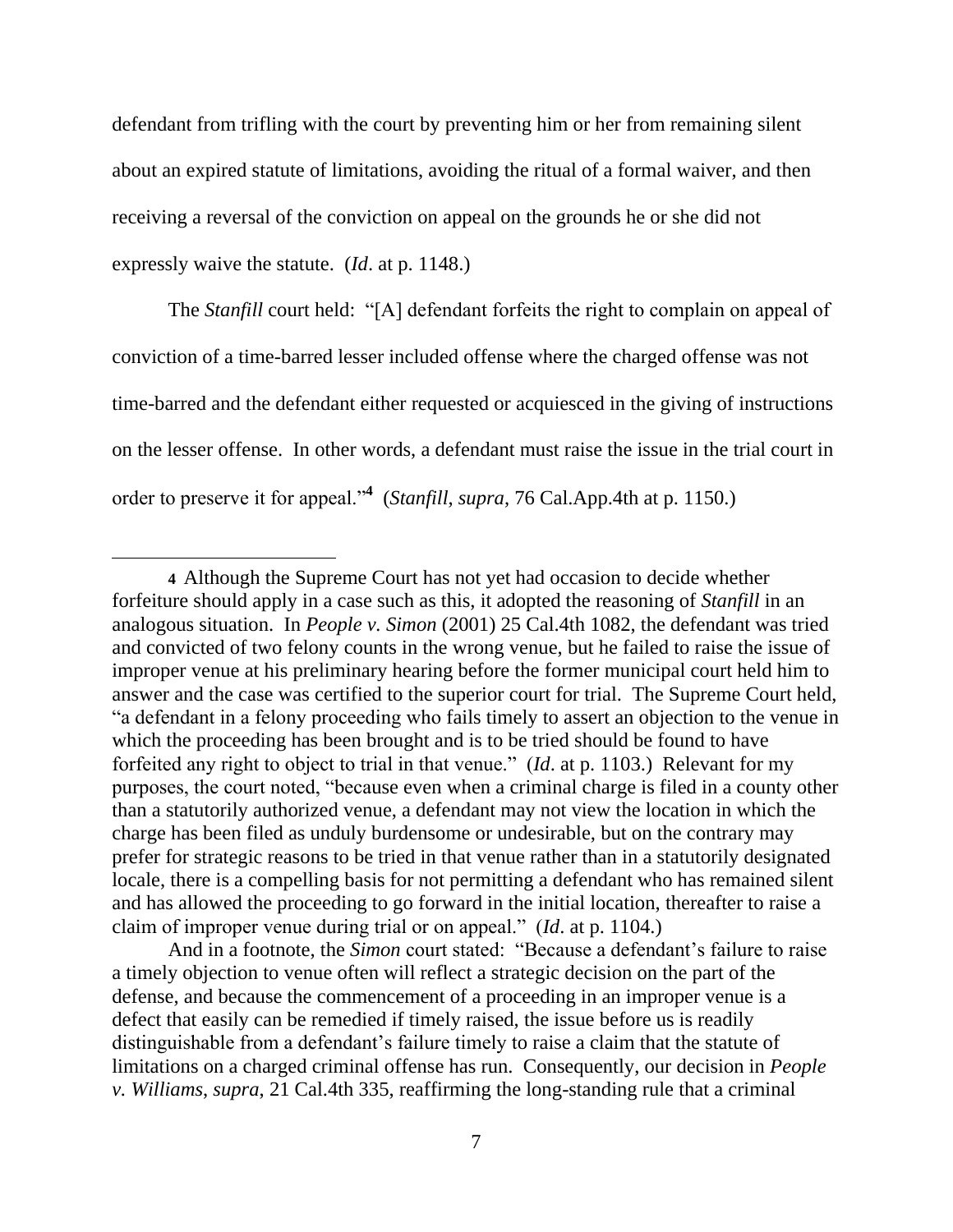The facts of our present case differ slightly from *Stanfill*. Here, defendant did not request an instruction on the time-barred lesser included offense, but he affirmatively accepted the instructions which included one. That puts the facts of the present case squarely within the "or acquiesced" rubric of *Stanfill*.

In my view, accepting the instructions constituted consent to instructing on the time-barred lesser offense and is tantamount to requesting it. It is essentially a distinction without a difference. Whether requesting it or simply acquiescing or accepting that it be given, the result is the same—consent to the instruction has been given. Counsel agreed that it be given, and there were obvious sound tactical reasons for doing so. Defendant was convicted of the misdemeanor and avoided the more serious consequences of a felony conviction that may have occurred if the jury's only other choice was a total acquittal.

Under these circumstances, agreeing to instruct the jury on the time-barred lesser offense was beneficial to defendant and, in my view, defense counsel rendered effective assistance in accepting the instruction whether he knew the lesser offense was timebarred or not. It should not really matter to a defendant or his counsel whether the lesser

 $\overline{\phantom{a}}$ 

*Footnote continued from previous page*

defendant's failure to raise a statute of limitations claim prior to or at trial does not constitute a forfeiture of such a claim, is consistent with our determination in the present case that the general forfeiture doctrine is applicable to a claim of improper venue. (Cf. *People v. Stanfill* (1999) 76 Cal.App.4th 1137, 1150 [holding that, because of the substantial risk of gamesmanship, 'a defendant forfeits the right to complain on appeal of conviction of a time-barred lesser included offense where the charged offense was not time-barred and the defendant either requested or acquiesced in the giving of instructions on the lesser offense'].)" (*Simon*, *supra*, 25 Cal.4th at p. 1104, fn. 15.)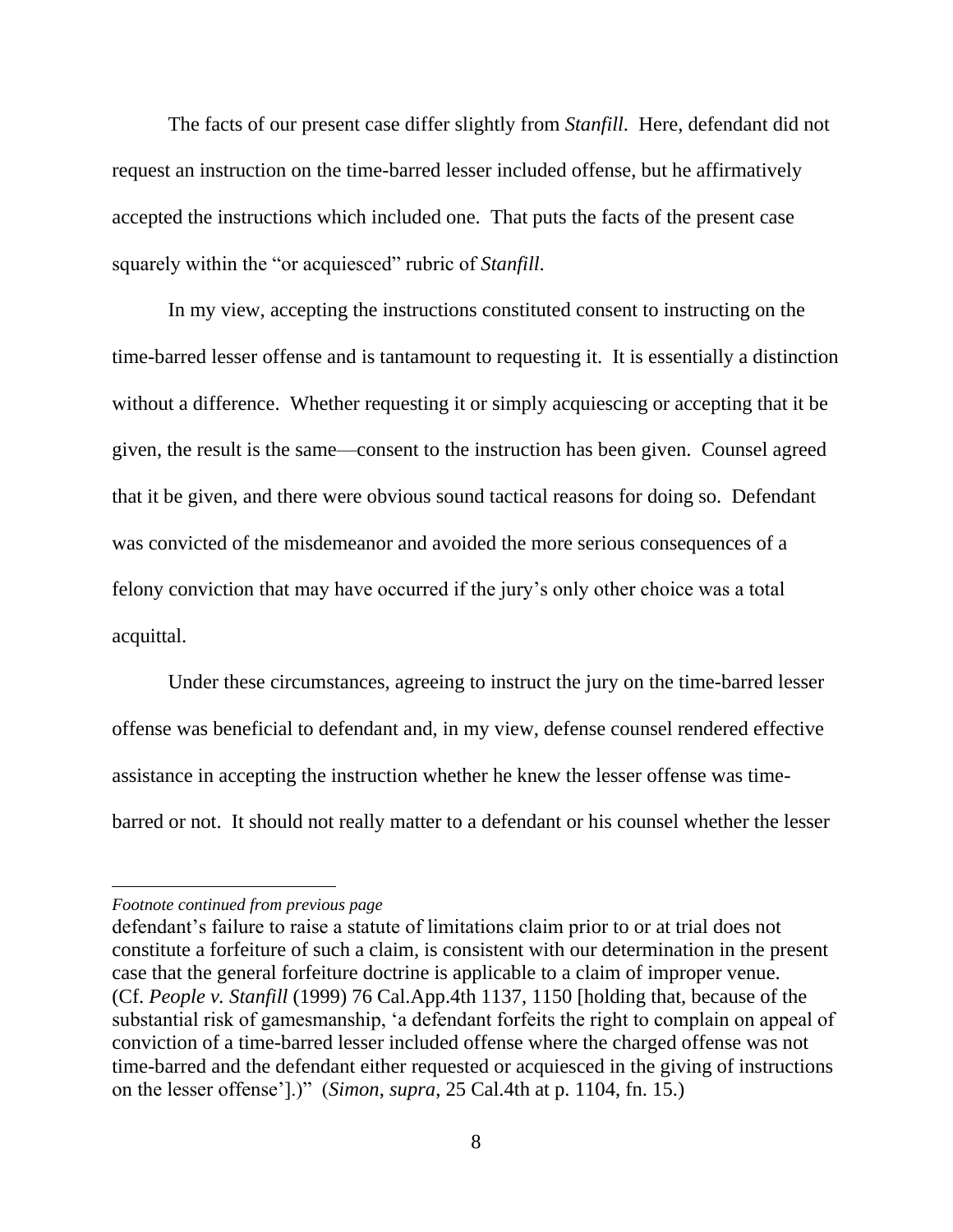offense was time-barred because a misdemeanor conviction is obviously always preferable to a felony conviction if the jury is not otherwise disposed to acquit. Forfeiture is appropriate on the facts of this case.

In *Williams*, there could be no tactical reason for a defendant to fail to demur or otherwise object to a charged crime that is time-barred on its face. Failure to object constituted ineffective assistance of counsel as the court lacked jurisdiction. The nonforfeiture rule of *Williams* makes perfect sense on its facts.

In *Cowan*, there was a sound tactical reason for the defendant to plead to a timebarred charge of manslaughter. By pleading to that charge, he received the benefit of certainty regarding the consequences of a plea to the lesser charge rather than the uncertainty of taking his chances at trial in a multiple count capital murder case.

Likewise, in our case, there is a benefit to defendant, as discussed ante, because there is an obvious sound tactical reason for defense counsel to consent to instructing the jury on the time-barred misdemeanor even on this otherwise silent record.**<sup>5</sup>**

*Cowan*, *Williams*, and *Stanfill* have suggested taking an express waiver from a defendant and advised putting on the record any statute of limitations issues. (See *Cowan*, *supra*, 14 Cal.4th 367; *Williams*, *supra*, 21 Cal.4th at pp. 344, 346, & fn. 5

l

**<sup>5</sup>** Defendant has not raised an ineffective assistance of counsel claim on direct appeal. The record is inadequate to do so. However, defendant has not concomitantly filed a petition for habeas corpus raising ineffective assistance of counsel with any accompanying affidavits providing facts demonstrating ineffective assistance that fall outside the record. He could have done so. (*Stanfill*, *supra*, 76 Cal.App.4th at pp. 1149- 1150, citing *Williams*, *supra*, 21 Cal.4th at pp. 342-343.)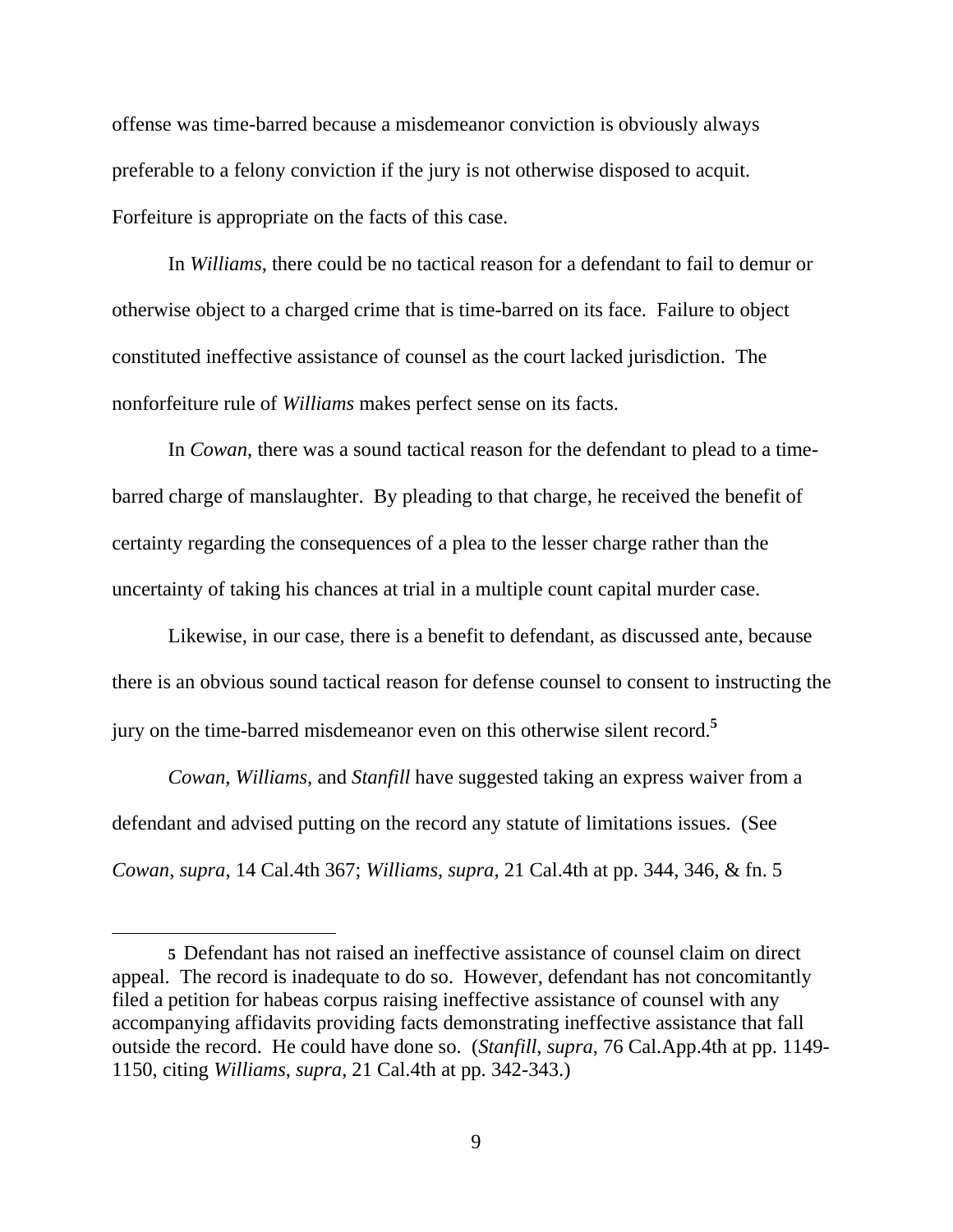[offering advice to place the issue on the record to forestall ineffective assistance claims, but leaving "to future courts, however, to decide the legal significance of the absence of an express waiver following conviction of a time-barred lesser offense"]; *Stanfill*, *supra*, 76 Cal.App.4th at p. 1148].) It is good advice, but that advice has been largely ignored. The majority opinion, in effect, announces a new mandatory express waiver rule for timebarred lesser included offenses that our Supreme Court has heretofore not required. Under the majority's rule, without the express waiver, a conviction of a time-barred lesser included offense will always result in a reversal on appeal. I would not create such a new rule.

While it is frustrating to have a silent record, a conviction of a time-barred lesser included offense should not be overturned on appeal where there is an obvious benefit to a defendant to request, or expressly acquiesce in giving, an instruction on the lesser offense. I believe most defense counsel would agree that if they cannot get an acquittal or hung jury at trial, a conviction of a misdemeanor is preferable to a conviction for a felony. Whether that misdemeanor is time-barred or not would be irrelevant to a defense counsel's tactical decision to avoid the consequences of a felony conviction.**<sup>6</sup>**

The reasoning of *Stanfill* is sound. A defendant who does not object to instructing on a time-barred misdemeanor lesser included offense, where there is a possible benefit to him or her, should not be allowed on appeal to complain he or she was convicted of

 $\overline{\phantom{a}}$ 

**<sup>6</sup>** If a defense counsel objected to instructing the jury on a time-barred lesser misdemeanor offense, and a defendant was convicted of a felony, I would anticipate an inevitable claim of ineffective assistance of counsel on appeal.